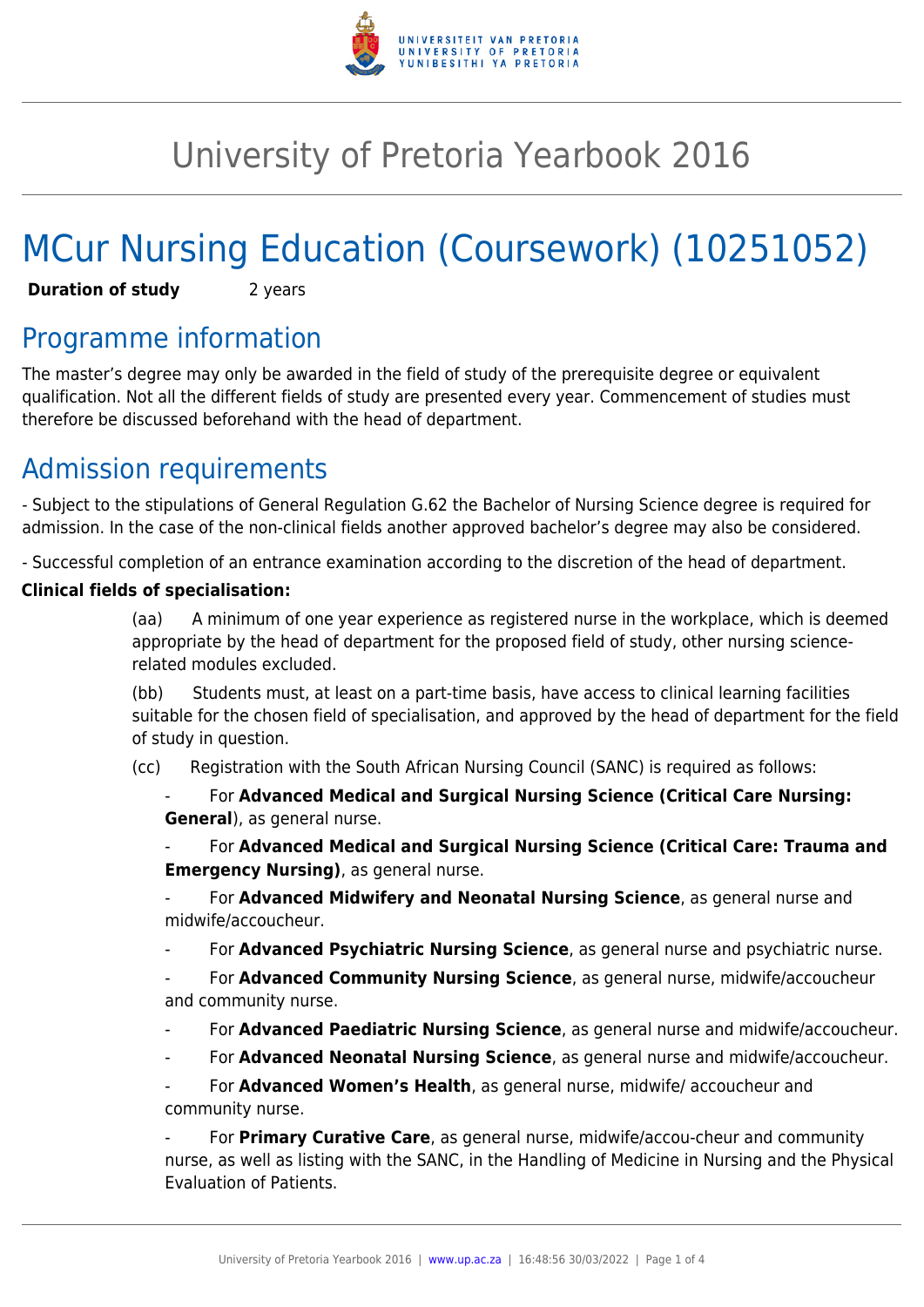

#### **Non-clinical fields:**

Registration with the South African Nursing Council (SANC) is required as follows:

- For **Nursing Management**, as general nurse and in Nursing Administration (Nursing Management).
- For **Nursing Education**, as general nurse and lecturer.

## Examinations and pass requirements

- i. A final mark of at least 50% must be obtained in each of the prescribed modules in order to pass.
- ii. Modules with a practical and/or clinical training component can only be passed if the student has also
- completed all prescribed practical and/or clinical work to the satisfaction of the head of department. iii. The degree is conferred on a student who has complied with all the degree requirements.

## Pass with distinction

- i. The degree is conferred with distinction on a student who has maintained an average of at least 75% for the duration of his/her studies, with the exception of Nursing research methodology (VNM 800) and Advanced dynamics of nursing practice (DNP 800).
- ii. Students who complete the degree in a clinical field of specialisation, will receive their degree certificates endorsed with the subspeciality in question.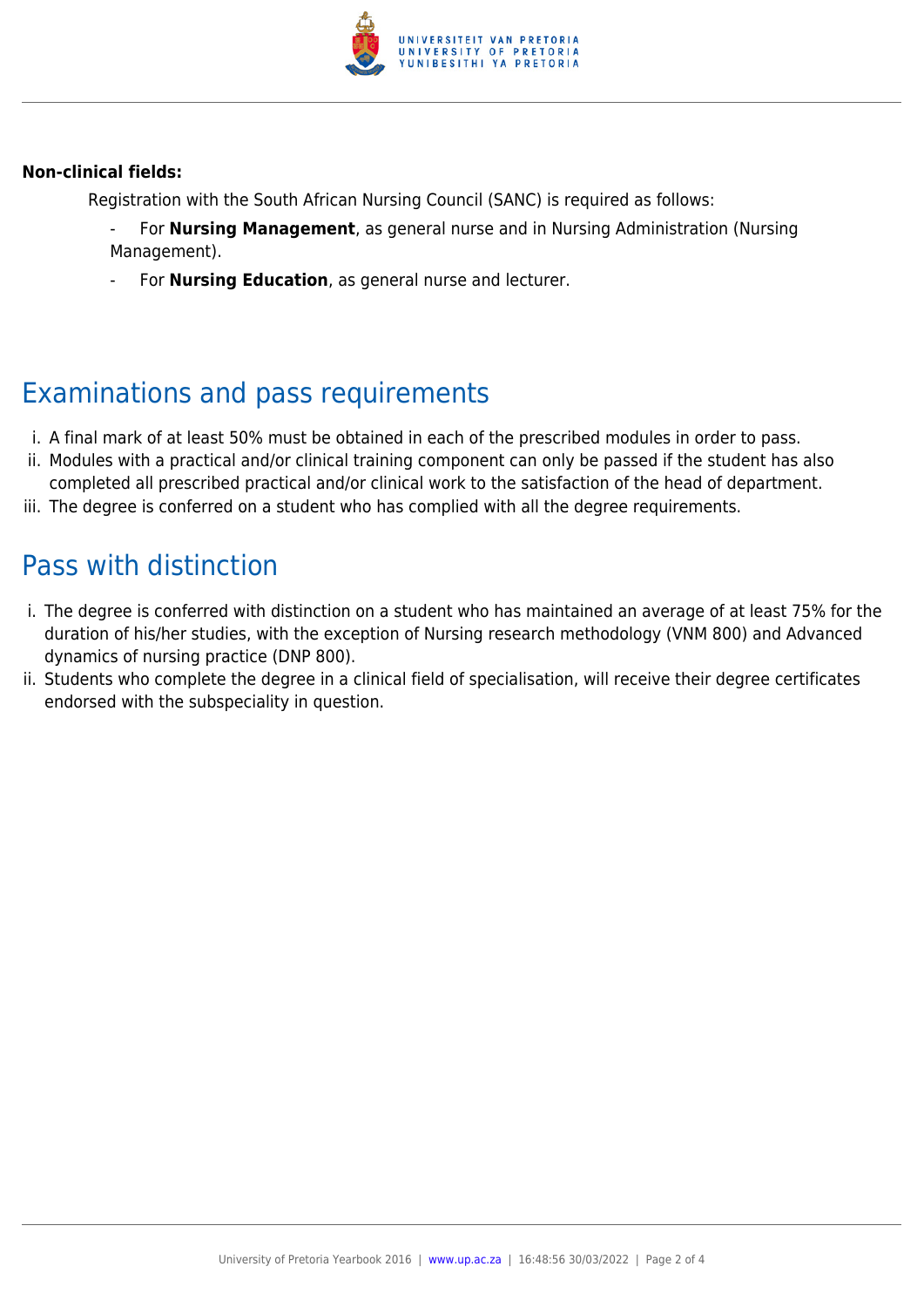

# Curriculum: Year 1

**Minimum credits: 160**

### **Fundamental modules**

### **Advanced nursing education 861 (ANZ 861)**

| <b>Module credits</b>         | 40.00                                             |
|-------------------------------|---------------------------------------------------|
| <b>Prerequisites</b>          | No prerequisites.                                 |
| <b>Contact time</b>           | 2 discussion classes per week, 1 lecture per week |
| Language of tuition           | English                                           |
| <b>Academic organisation</b>  | <b>Nursing Science</b>                            |
| <b>Period of presentation</b> | Semester 1                                        |
|                               |                                                   |

#### **Advanced nursing education 862 (ANZ 862)**

| <b>Module credits</b>         | 40.00                                             |
|-------------------------------|---------------------------------------------------|
| <b>Prerequisites</b>          | No prerequisites.                                 |
| <b>Contact time</b>           | 2 discussion classes per week, 1 lecture per week |
| <b>Language of tuition</b>    | English                                           |
| <b>Academic organisation</b>  | <b>Nursing Science</b>                            |
| <b>Period of presentation</b> | Semester 2                                        |
|                               |                                                   |

### **Advanced dynamics of nursing practice 800 (DNP 800)**

| <b>Module credits</b>         | 40.00                                              |
|-------------------------------|----------------------------------------------------|
| <b>Prerequisites</b>          | No prerequisites.                                  |
| <b>Contact time</b>           | 2 discussion classes per week, 6 lectures per week |
| Language of tuition           | English                                            |
| <b>Academic organisation</b>  | <b>Nursing Science</b>                             |
| <b>Period of presentation</b> | Semester 2                                         |

### **Nursing research methodology 800 (VNM 800)**

| <b>Module credits</b>         | 40.00                                             |
|-------------------------------|---------------------------------------------------|
| <b>Prerequisites</b>          | No prerequisites.                                 |
| <b>Contact time</b>           | 1 lecture per week, 2 discussion classes per week |
| <b>Language of tuition</b>    | English                                           |
| <b>Academic organisation</b>  | <b>Nursing Science</b>                            |
| <b>Period of presentation</b> | Year                                              |